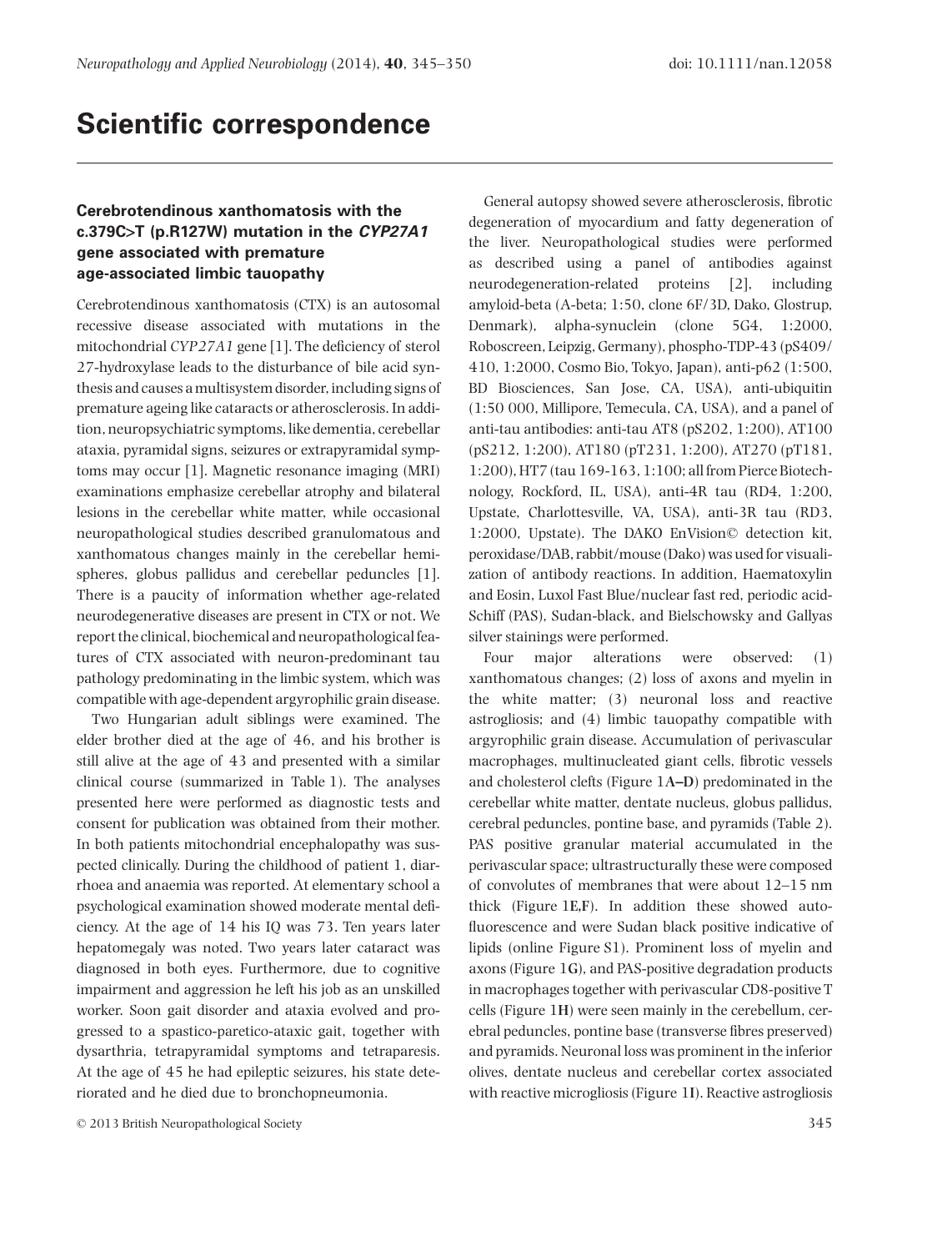|  |  |  | <b>Table 1.</b> Summary of clinical data |  |  |  |
|--|--|--|------------------------------------------|--|--|--|
|--|--|--|------------------------------------------|--|--|--|

|                               | Patient 1            | Patient 2                           |
|-------------------------------|----------------------|-------------------------------------|
| Age                           | 46 years<br>at death | 43 years at the<br>last examination |
| Sex                           | Male                 | Male                                |
| Genetic examination           |                      | $^{+}$                              |
| Neuropathological examination | $^{+}$               |                                     |
| <b>MRI</b>                    |                      | $^{+}$                              |
| Childhood diarrhoea           | $^{+}$               | $^{+}$                              |
| Juvenile cataracts            | $^{+}$               | $^{+}$                              |
| Tendon xanthomas              | $^{+}$               | $^{+}$                              |
| Hepatomegaly                  | $^{+}$               | $^{+}$                              |
| Osteoporosis                  |                      | $^{+}$                              |
| Early neurological symptoms   |                      |                                     |
| Cognitive impairment          | $^{+}$               | $^{+}$                              |
| Gait disorder                 | $^{+}$               |                                     |
| Ataxia                        | $^{+}$               |                                     |
| Symptoms during the course    |                      |                                     |
| Dysarthria                    | $^{+}$               | $^{+}$                              |
| Pyramidal signs               | $^{+}$               | $^{+}$                              |
| Spastic tetraparesis          | $^{+}$               | $^{+}$                              |
| Dysphagia                     | $^{+}$               |                                     |
| Peripheral neuropathy         |                      | $^{+}$                              |
| Mental deterioration          | $^{+}$               | $^{+}$                              |
| Aggressivity                  | $^{+}$               | $^{+}$                              |
| Epileptic seizures            | $^{+}$               |                                     |

was seen in the amygdala (Figure 1**J**). There was a lack of neuritic plaques in silver staining, as well as a complete lack of A-beta immunoreactive parenchymal or vascular deposits, phospho-TDP-43 or alpha-synuclein immunoreactive pathological structures; however, immunostaining for phospho-tau (AT8, pS202) revealed widespread alterations. Tau pathology predominated in the limbic system (Table 2 and Figure S1), in particular the amygdala and hippocampus CA1 subregion (Figure 1**K**,**L**). It was characterized by diffuse neuronal cytoplasmic labelling, grains, fine granular immunoreactivity in the astrocytic processes, and oligodendroglial coiled bodies in the amygdala and hippocampus white matter (Figure 1**M**). Neuronal tau immunoreactivity and fine threads were observed in cortical areas as well as in the locus ceruleus (Figure 1**N**). Tau pathology was mostly seen using anti-tau AT8 (pS202) AT100 (pS212), AT180 (pT231), but was significantly less using AT270 (pT181) and HT7 (tau 169-163) antibodies. All these structures were nearly exclusively immunoreactive for the 4R tau isoform (Figure 1**O**), while only the neurofibrillary tangles were immunopositive for the 3R isoform. Grains and scattered tangles were immunoreactive for ubiquitin and p62 (Figure 1**P**) and were argyrophilic using the Gallyas silver stain. The dentate gyrus did not show p62/ubiquitin or phospho-TDP-43 immunoreactive structures.

The first complaint of patient 2 was diarrhoea at 4 months of age. He had learning difficulties at school. Cataracts were diagnosed at 25 years of age. Due to hyperbilirubinaemia and hepatomegaly Gilbert disease was suspected. The first neurological examination was performed due to pain in his lower limbs. Positive Babinski sign was found on the right side. Soon he experienced gait disorder and muscle weakness. Electroneurography revealed symmetrical decrease in the conduction velocity of the peroneal nerve and electromyography showed signs of a neurogenic lesion, confirmed also by muscle biopsy. At the age of 35, gait ataxia, hyperreflexia and pyramidal signs were described. His state deteriorated and dysarthria and insomnia was documented. At the age of 42 dementia and tetraparesis were noted. Cranial MRI revealed bilateral high signal intensities in FLAIR and T2 sequences in the cerebellar white matter and brainstem (Figure 1**Q–S**). Plasma cholestanol was determined following the modified method of Ahmida *et al*. [3] using gas chromatography and mass spectrometry. Spectra of sterol derivatives were identified by comparison with those from standards and those reported in the National Institute of Standards and Technology (NIST) library. Exons of the *CYP27A1* gene were amplified by seven PCR reactions. PCR products were examined by bidirectional DNA sequencing. Plasma cholestanol concentration of patient 2 (76.4 μmol/l) was highly above the normal range  $(2-12.6 \mu \text{mol/l})$  and was in the diagnostic range [4]. He was homozygous for the mutation c.379C>T (p.R127W).

The clinical phenotype of our patients is compatible with the spectrum of clinical symptoms associated with CTX and the mutation detected has been also reported [1]. The dystrophic changes affecting the cerebellar white matter seen both in neuropathology and in MRI have been described [1,5]. However, histopathological evidence of age-related neurodegenerative disease has not yet been reported in CTX. Interestingly, we did not observe senile plaques or deposition of A-beta in the parenchyma or cerebral vessels as described in Alzheimer's disease (AD). As an AD-associated morphological feature, neurofibrillary degeneration was compatible with Braak and Braak Stage III with the note that low number of threads and neuronal tau immunoreactivity was seen in neocortical areas and substantia nigra as well [6]. Another mutation associated with CTX showed mild neurofibrillary degeneration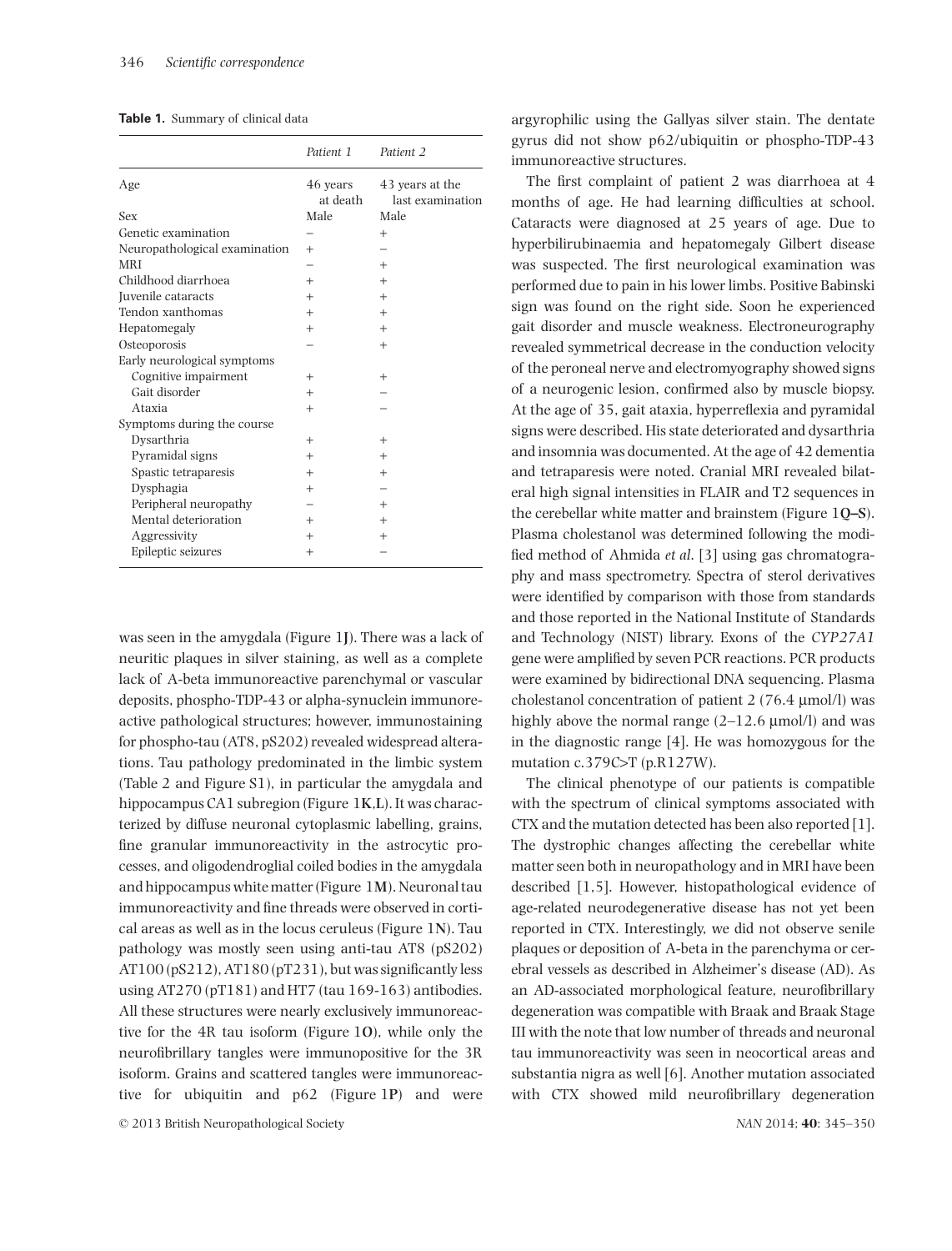

**Figure 1.** Neuropathological alterations (patient 1). Cerebellar white matter (**A**) with CD68 immunoreactive perivascular macrophages (**B**) that are often multinucleated (**C**). Fibrotic vessels (arrowheads) and cholesterol clefts (arrow) (**D**). Macrophages accumulate granular material (**E**; arrowhead) that shows convolutes of membranes in electron microscopy (**F**; arrowhead enlarged in right upper inset). Prominent demyelination (**G**; left image shown by immunostaining for anti-myelin basic protein) accompanied by axonal lost (**G**; right image using anti-SMI-31 neurofilament immunostaining) and PAS-positive degradation products in macrophages (**H**; left) and perivascular CD8 positive T cells (**H**; right) in the cerebellum. Neuronal loss accompanied by reactive microgliosis in the cerebellar cortex (**I**; M: molecular, P: Purkinje, G: granular layers, WM: white matter). Reactive astrogliosis in the amygdala (**J**). Neuronal tau immunoreactivity in the amygdala (**K**) and hippocampus CA1 subregion (**L**; both AT8 anti-tau immunostaining). Fine granular immunoreactivity in the astrocytic processes (**M**; left) and oligodendroglial coiled bodies (**M**; right; both AT8 immunostaining). Neuronal tau immunoreactivity and threads in the temporal cortex (**N**; left) and in the locus coeruleus (**N**; right). Tau pathology is immunoreactive for 4R tau isoform (**O**). Grains and scattered tangles are immunoreactive for p62 (**P**). MRI images (T2; patient 2) showing bilateral high signal intensities (indicated with white arrowheads) in the medullary pyramid (**Q**), cerebellar white matter (**R**) and cerebral peduncles (**S**).

© 2013 British Neuropathological Society *NAN* 2014; **40**: 345–350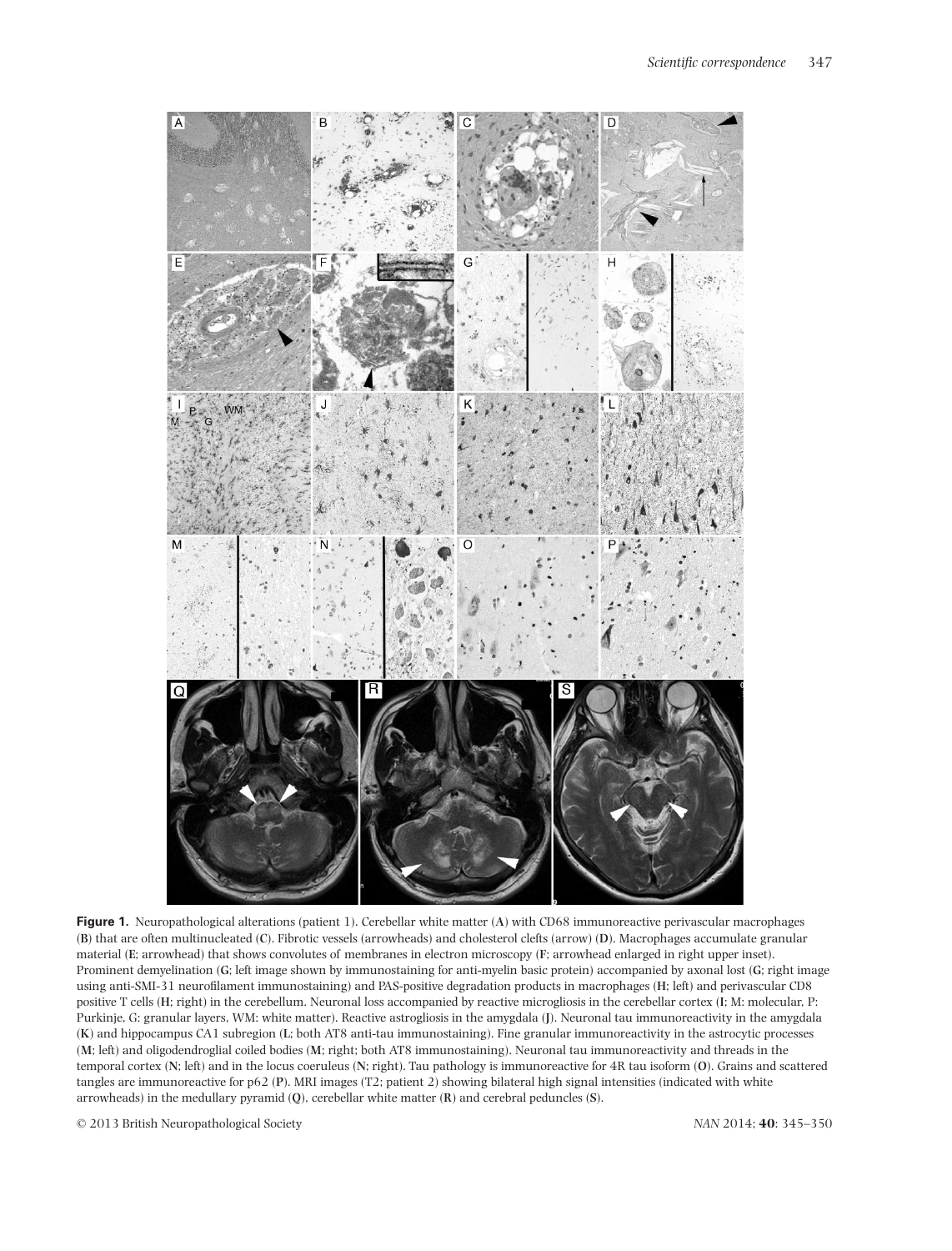|  |  | <b>Table 2.</b> Summary of the neuropathological observations (patient 1) |  |  |
|--|--|---------------------------------------------------------------------------|--|--|
|--|--|---------------------------------------------------------------------------|--|--|

| Anatomical region            | Leukodystrophy | Gliosis  | PV Macroph | Tauopathy |
|------------------------------|----------------|----------|------------|-----------|
| Frontal Cx                   |                |          |            | $+$       |
| Cingular Cx                  |                |          |            | $^{+}$    |
| Parietal Cx                  |                |          |            |           |
| Temporal Cx                  |                |          |            | $^{+}$    |
| Occipital Cx                 |                |          |            | $+$       |
| Hippocampus CA1-CA4          |                |          |            | $^{++}$   |
| Dentate gyrus                |                |          |            |           |
| Entorhinal Cx                |                |          |            | $+++$     |
| Caudate nucleus              |                |          | $^{+}$     | $+$       |
| Accumbens nucleus            |                | $^{+}$   |            | $^{+}$    |
| Putamen                      |                |          |            | $^{+}$    |
| Globus pallidus              |                | $^{+}$   | $^{++}$    |           |
| Thalamus                     |                |          |            |           |
| Subthalamic nucleus          |                |          |            |           |
| Amygdala                     |                | $^{++}$  |            | $++$      |
| Substantia nigra             |                | $+$      |            | $+$       |
| Dorsal raphe nucleus         |                | $^{+}$   |            | $+$       |
| Locus coeruleus              |                | $+$      |            | $^{++}$   |
| Dorsal vagus nucleus         |                |          |            | $+$       |
| Inferior olives              |                | $^{++}$  | $^{+}$     |           |
| Dentate nucleus              |                | $++$     | $+++$      |           |
| Purkinje cell layer (Cbll)   |                | $^{+++}$ |            |           |
| Molecular layer (Cbll)       |                | $+$      | $^{+}$     |           |
| Granular layer (Cbll)        |                | $^{++}$  | $^{+}$     |           |
| Capsula interna              |                |          |            |           |
| Periventricular white matter |                |          |            |           |
| Corpus callosum              |                |          |            |           |
| Pedunculus cerebri           | $++$           | $^{++}$  | $^{++}$    |           |
| Pontine base                 | $^{+++}$       | $^{+++}$ | $^{+++}$   |           |
| Pyramids                     | $++$           | $^{++}$  | $^{++}$    |           |
| Cerebellar white matter      | $+++$          | $++$     | $+++$      |           |

PV Macroph, perivascular macrophages.

without amyloid-beta plaques [7]. However, systematic mapping of tau immunoreactivity revealed prominent limbic tau pathology in our case that was characteristic for an advanced argyrophilic grain disease (AGD), which is an age-dependent disorder [8,9]. It could be theorized that excessive cholestanol may replace cholesterol in the plasma membrane that changes membrane fluidity [10], which, together with activation of stress kinases or mitochondrial dysfunction [1], may cause a limbic tauopathy showing AGD-like neurodegeneration [8,11] in certain mutations. The aetiology of AGD is not known. It may be associated with other tauopathies or AD, and most likely it lowers the threshold for cognitive decline. In the present case we did not observe features of other primary tauopathies, only the AGD-like pathology together with moderate neurofibrillary degeneration (Braak and Braak Stage III). Our observations support the notion that in CTX premature ageing of the brain may not manifest with AD pathology [12], as defined by tangles and A-beta immunoreactive plaques, but may be associated with a limbic predominant tauopathy with features of AGD.

#### **Acknowledgements**

This study was supported by the European Commission's 7th Framework Programme grant number 278486, 'DEVELAGE' (G.G.K.), and by the National Development Agency, Hungary; grant numbers TÁMOP-4-2-1/B-03/1/ KMR-2010-20001 (M.J.M.), and TÁMOP-4.2.2.A-11/1/ KONV-2012-0031 (M.H.). We have no conflict of interest.

### **Author contributions**

All authors included on the paper fulfil the criteria of authorship because of their substantial contribution to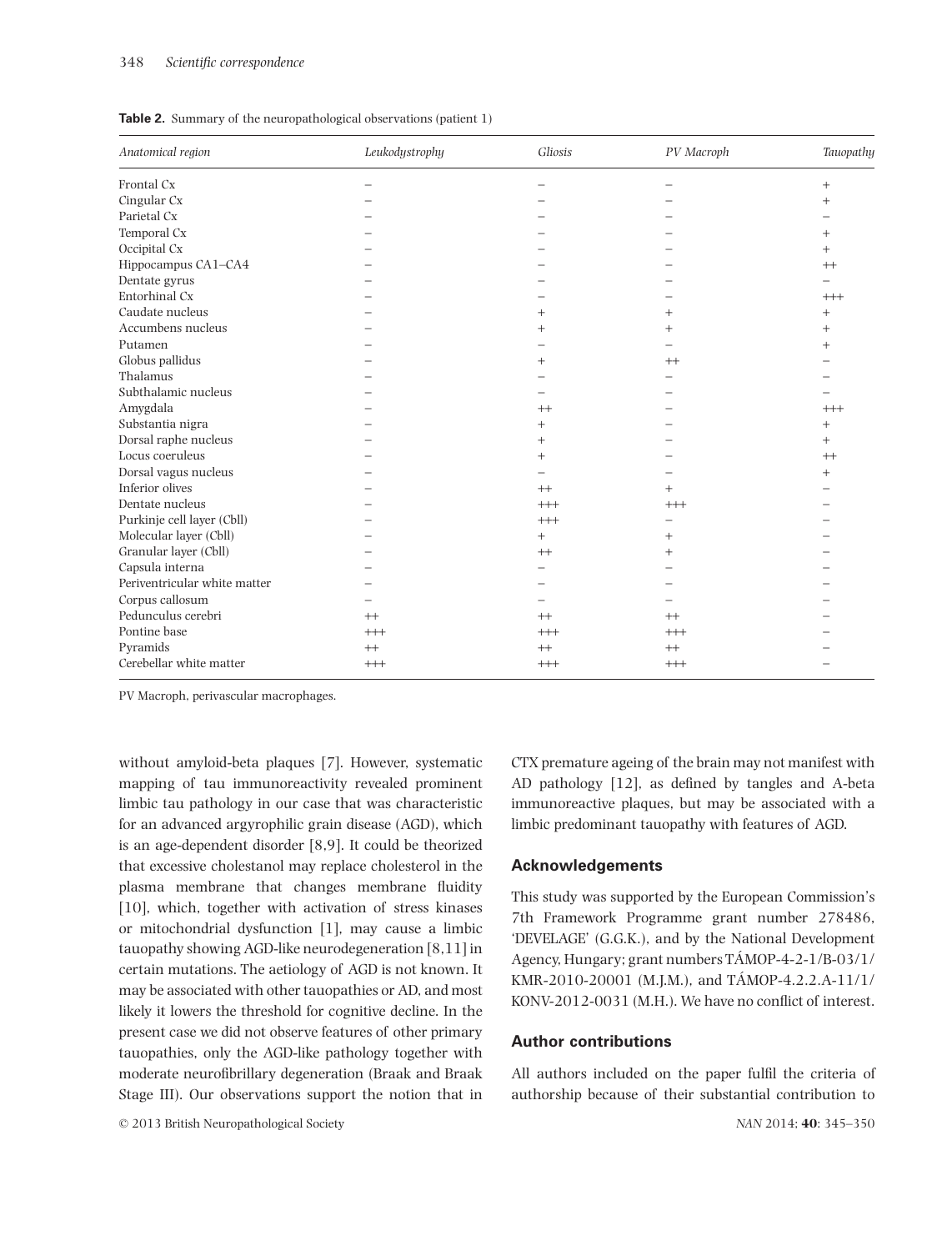acquisition, analysis and interpretation of data, and manuscript preparation and approval.

- István Kapás: acquisition, analysis and interpretation of data, drafting the manuscript, final approval;
- Mónika Katkó: analysis and interpretation of genetic and biochemical data, critical revision of manuscript, final approval;
- Mariann Harangi: analysis and interpretation of genetic and biochemical data, drafting and critical revision of manuscript, final approval;
- György Paragh: analysis and interpretation of genetic and biochemical data, critical revision of manuscript, final approval;
- István Balogh: analysis and interpretation of genetic and biochemical data, critical revision of manuscript, final approval;
- Zoltán Kóczi: acquisition and interpretation of pathology, critical revision of manuscript, final approval;
- Günther Regelsberger: analysis and interpretation of data, critical revision of manuscript, final approval;
- Mária Judit Molnár: analysis and interpretation data, critical revision of manuscript, final approval;
- Gabor G. Kovacs: acquisition, analysis and interpretation of data, drafting the manuscript, supervision, final approval.

**I. Kapás\*† M. Katkó‡ M. Harangi‡ G. Paragh‡ I. Balogh§ Z. Kóczi¶ G. Regelsberger\*\* M. J. Molnár†† G. G. Kovacs\*, \*\***

*\*Neuropathology and Prion Disease Reference Centre, ††Clinical and Research Centre for Molecular Neurology, Semmelweis University, Budapest, †Department of Neurology, ¶Department of Pathology, County Hospital, Vác, ‡Division of Metabolic Diseases, Department of Medicine, §Department of Laboratory Medicine, University of Debrecen, Debrecen, Hungary, and \*\*Institute of Neurology, Medical University of Vienna, Vienna, Austria*

### **References**

1 Gallus GN, Dotti MT, Federico A. Clinical and molecular diagnosis of cerebrotendinous xanthomatosis with a review of the mutations in the CYP27A1 gene. *Neurol Sci* 2006; **27**: 143–9

- 2 Kovacs GG, Molnar K, Laszlo L, Ströbel T, Botond G, Honigschnabl S, Reiner-Concin A, Palkovits M, Fischer P, Budka H. A peculiar constellation of tau pathology defines a subset of dementia in the elderly. *Acta Neuropathol (Berl)* 2011; **122**: 205–22
- 3 Ahmida HS, Bertucci P, Franzo L, Massoud R, Cortese C, Lala A, Federici G. Simultaneous determination of plasmatic phytosterols and cholesterol precursors using gas chromatography-mass spectrometry (GC-MS) with selective ion monitoring (SIM). *J Chromatogr B Analyt Technol Biomed Life Sci* 2006; **842**: 43–7
- 4 Pilo de la Fuente B, Sobrido MJ, Giros M, Pozo L, Lustres M, Barrero F, Macarron J, Diaz M, Jimenez-Escrig A. [Usefulness of cholestanol levels in the diagnosis and follow-up of patients with cerebrotendinous xanthomatosis]. *Neurologia* 2011; **26**: 397–404
- 5 Soffer D, Benharroch D, Berginer V. The neuropathology of cerebrotendinous xanthomatosis revisited: a case report and review of the literature. *Acta Neuropathol (Berl)* 1995; **90**: 213–20
- 6 Alafuzoff I, Arzberger T, Al-Sarraj S, Bodi I, Bogdanovic N, Braak H, Bugiani O, Del-Tredici K, Ferrer I, Gelpi E, Giaccone G, Graeber MB, Ince P, Kamphorst W, King A, Korkolopoulou P, Kovacs GG, Larionov S, Meyronet D, Monoranu C, Parchi P, Patsouris E, Roggendorf W, Seilhean D, Tagliavini F, Stadelmann C, Streichenberger N, Thal DR, Wharton SB, Kretzschmar H. Staging of neurofibrillary pathology in Alzheimer's disease: a study of the BrainNet Europe Consortium. *Brain Pathol* 2008; **18**: 484–96
- 7 Wallon D, Guyant-Marechal L, Laquerriere A, Wevers RA, Martinaud O, Kluijtmans LA, Yntema HG, Saugier-Veber P, Hannequin D. Clinical imaging and neuropathological correlations in an unusual case of cerebrotendinous xanthomatosis. *Clin Neuropathol* 2010; **29**: 361–4
- 8 Ferrer I, Santpere G, van Leeuwen FW. Argyrophilic grain disease. *Brain* 2008; **131**: 1416–32
- 9 Tolnay M, Clavaguera F. Argyrophilic grain disease: a late-onset dementia with distinctive features among tauopathies. *Neuropathology* 2004; **24**: 269–83
- 10 Seyama Y. Cholestanol metabolism, molecular pathology, and nutritional implications. *J Med Food* 2003; **6**: 217– 24
- 11 Ilieva EV, Kichev A, Naudi A, Ferrer I, Pamplona R, Portero-Otin M. Mitochondrial dysfunction and oxidative and endoplasmic reticulum stress in argyrophilic grain disease. *J Neuropathol Exp Neurol* 2011; **70**: 253–63
- 12 Nelson PT, Head E, Schmitt FA, Davis PR, Neltner JH, Jicha GA, Abner EL, Smith CD, Van Eldik LJ, Kryscio RJ, Scheff SW. Alzheimer's disease is not 'brain aging': neuropathological, genetic, and epidemiological human studies. *Acta Neuropathol (Berl)* 2011; **121**: 571–87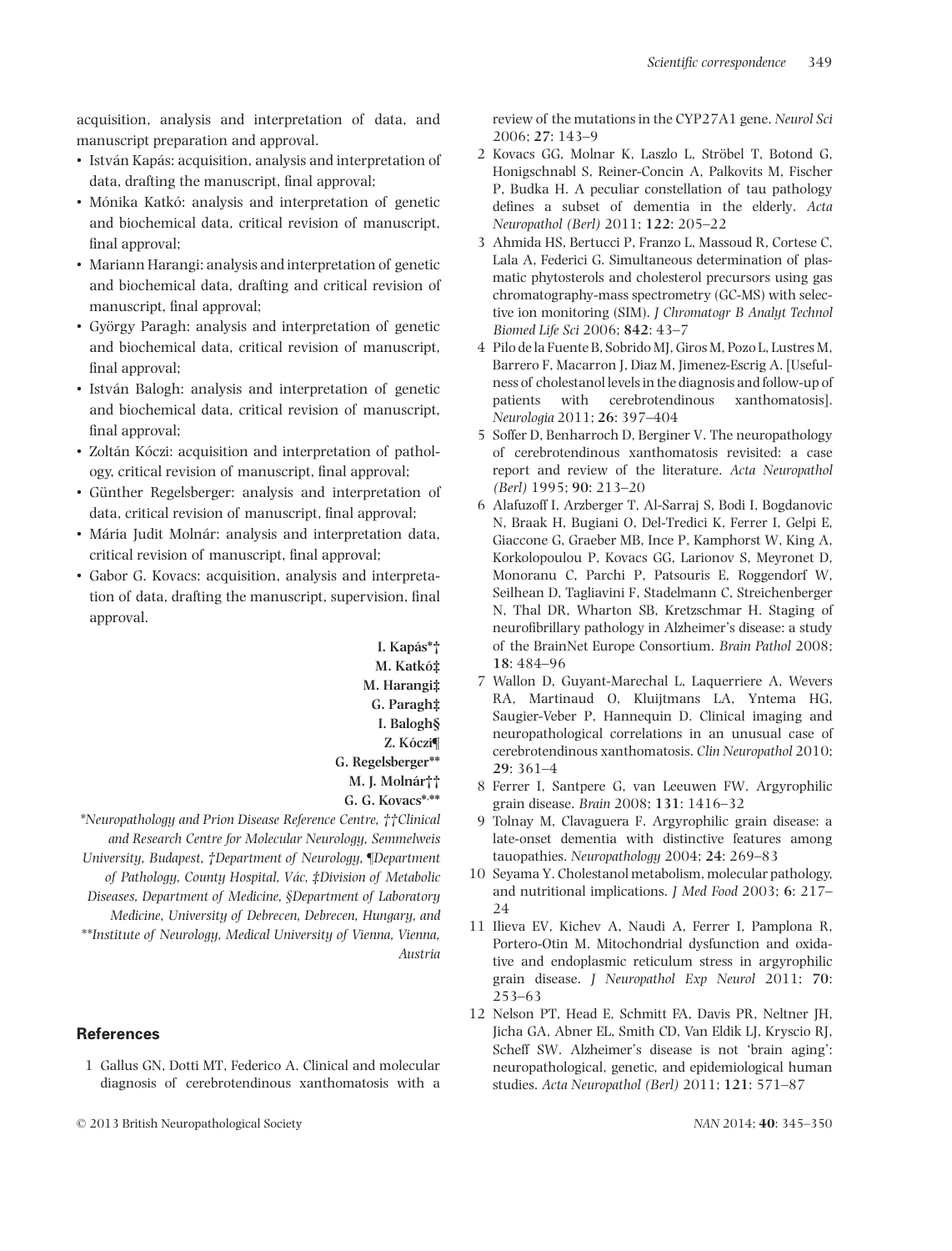#### **Supporting information**

Additional Supporting Information may be found in the online version of this article at the publisher's web-site:

**Figure S1.** Overview of neuropathological alterations. Upper panel: Staining properties of the granular material accumulating in the perivascular space: they are visible in Sudan Black staining (left) and less in Luxol staining (middle image), and they show autofluorescence (right image). Scale bar in the left image represents 0.03 mm. Lower panel: Overview of the tau pathology in the limbic system using immunohistochemistry for AT8 and for RD4. Upper three images represent tau pathology in the amygdala seen at different magnifications (scale bar in the

left image represents 2 mm, 0.6 mm and 0.1 mm, from left to right respectively). Middle three images represent tau pathology in the ambient gyrus and hippocampus (scale bar in the left image represents 0.4 mm, 0.6 mm and 0.2 mm, from left to right respectively). Lower three images represent RD4 pathology in the amygdala and entorhinal cortex (scale bar in the left image represents 0.15 mm, 0.15 mm and 0.03 mm, from left to right respectively).

> *Received 16 December 2012 Accepted after revision 30 April 2013 Published online Article Accepted on 10 May 2013*